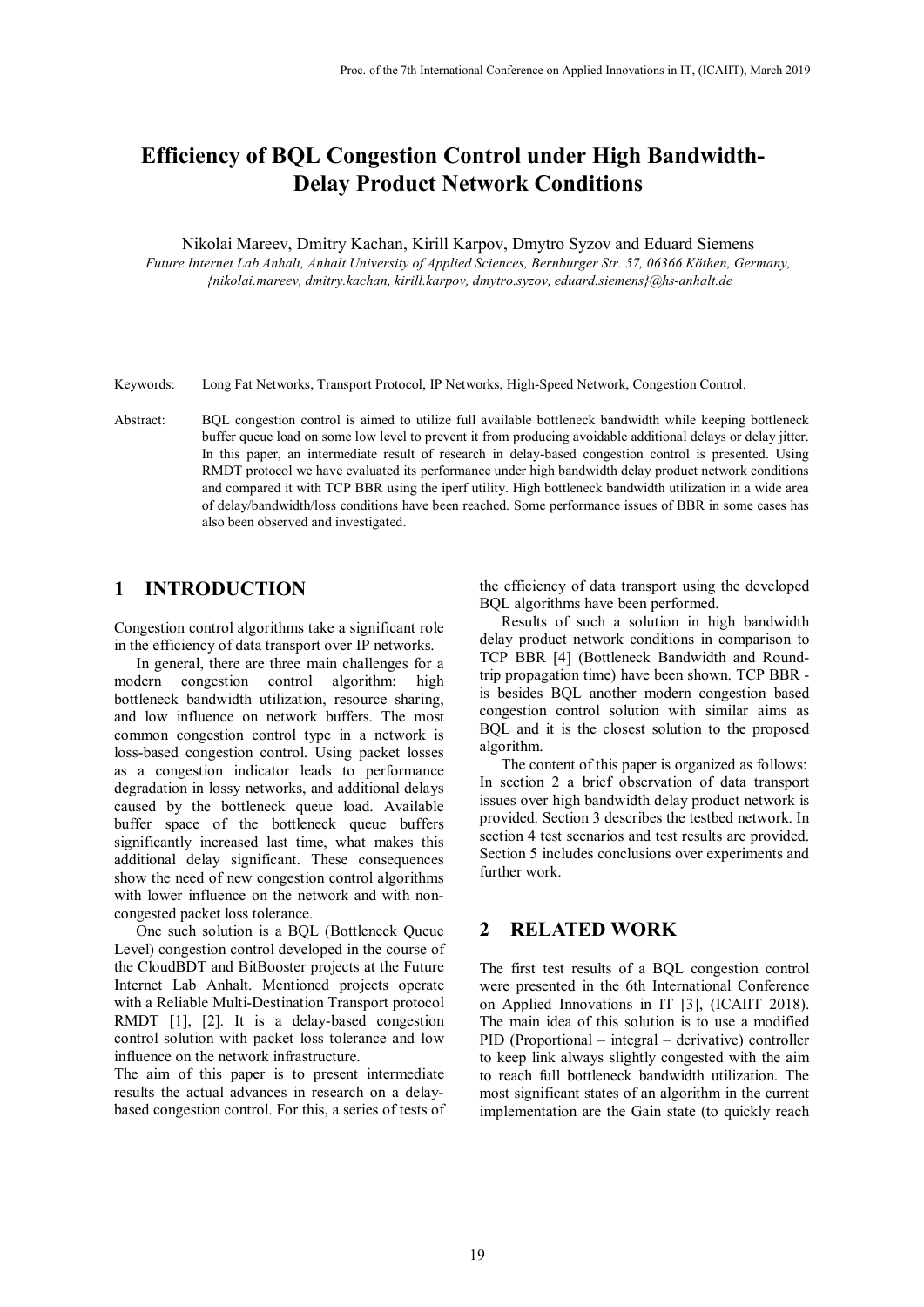bottleneck bandwidth limit) and the Control state (to keep bottleneck slightly congested). In [3] first performance tests have been provided, which show a fair resource sharing capability, full bottleneck bandwidth utilization and the overall structure of the BQL algorithm.

In this paper, new results after some development period of the algorithm are presented. Hereby, the stability and efficiency of congestion control have been significantly increased. Transport delays (delay between action and reaction in terms of a controller) generally caused by RTT in the current version of the algorithm have now much less destructive influence on the performance of control, what allows to keep a necessary number of bytes in a bottleneck queue buffer more precisely.

Most changes during development were done in control state of an algorithm. The current version of RMDT allows using more accurate delay metrics of network congestion which lead to higher performance in long pipes. Paired modified PID controllers now can stabilize throughput on full utilized bottleneck bandwidth under extreme conditions of up to 1000 ms of RTT delay with nearly 200 KB of memory usage by network device queue buffer. It is a benefit in the context of usage in networks with high throughput and tiny buffers. Paired controllers provide more precise control in cases with network delay jitter what leads to higher performance in noisy networks.

Another modern congestion-based congestion control solution is TCP BBR which provides high bottleneck bandwidth utilization in a wide area of conditions while keeping buffer load on some low level. The mechanism of keeping high bandwidth utilization of this solution is a bandwidth probing what leads to RTT jitter and rate losses caused by congestion control which is increasing with the growth of network delay.

Performance degradation of TCP BBR during resource sharing in 1Gbps and 10Gbps links is presented in [5]. Here shown that small bottleneck buffers can lead to packet losses caused by congestion during resource sharing and unfair coexistence of TCP BBR with other congestion control, especially in cases with diverse flow round trip time. In [6] a cyclic performance drop of TCP BBR was observed. However, BBR shows higher performance in cellular networks [7] in comparison to other congestion control algorithms. In [8] a detailed analysis of TCP BBR algorithm behaviour is presented. In this work performance degradation of BBR in cases with shallow buffers caused by overestimating the bottleneck capacity has been

observed. In these cases, BBR cannot recognize that the network is congested what leads to datarates higher than available bandwidth and so to massive packet losses.

It is worth to mention that in many other cases, BBR congestion control algorithm can reach high bottleneck bandwidth utilization along with keeping low mean bottleneck buffer load level and nearly fair coexistence with other flows.

#### **3 TESTBED NETWORK**

The testbed network topology for our investigations is presented in Figure 1.



Figure 1: Test network setup.

WAN emulator Netropy 40G is the core element here, it can be used to emulate WAN links with up to 40 Gbps throughput and up to 1000s delay and to collect different statistics such as datarate and bottleneck buffer load level. Both servers run in Ubuntu 16.04 (kernel: GNU/Linux 4.15.0-45 lowlatency  $x86\,64$ ) and are equipped with Intel(R) Xeon(R) CPU E5-2643 v4 3.40GHz, 64GB of RAM and 40000baseSR4/Full supported link modes on Emulex Corporation OneConnect NIC.

The first bunch of test aimed to evaluate behavior of BQL under different round trip time conditions and comparing its performance with TCP BBR. The second bunch of tests is aimed to demonstrate the performance of BQL in a wide range of round trip time / packet loss rate / bottleneck bandwidth conditions. Mean datarate mentioned in these tests refers to the amount of transmitted data divided by time at the sender elapsed to transmit it. All tests have been performed in 40 GE Laboratory of Future Internet Lab Anhalt (FILA).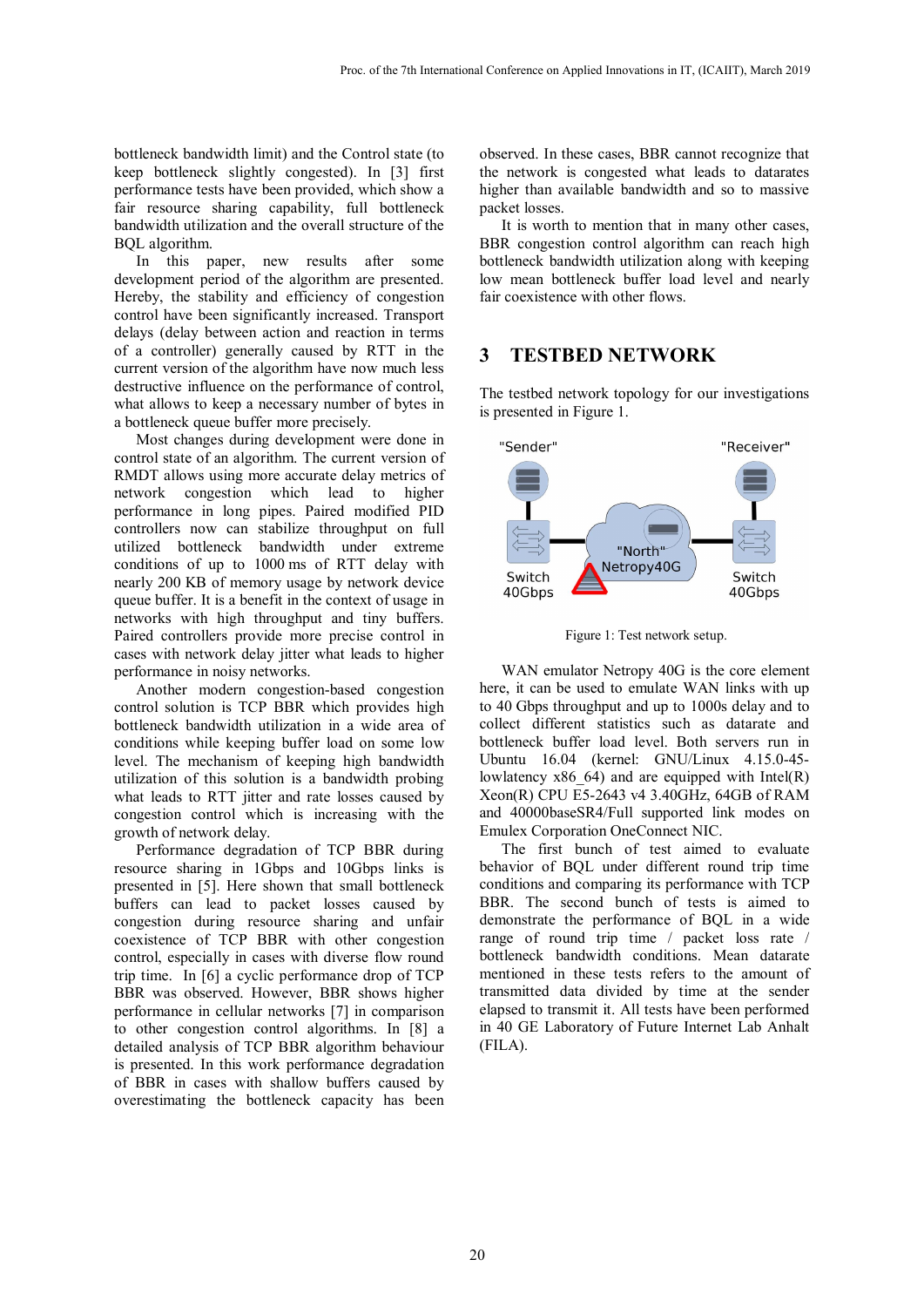## **4 EXPERIMENTAL RESULTS**

Results of the first bunch of tests are presented in Figures from 2 to 4. Each of these tests were evaluated over testbed network with next parameters of Netropy link: BBW (bottleneck bandwidth) = 1 Gbps; RTT =  $\{0, 100, 500, 1000\}$  ms; Queue buffer size = 80 MB, drop tail queuing algorithm. TCP BBR flows were executed with iperf utility.

On Figure 2 differences in behavior between BBR and BQL are shown.



Figure 2: BBW 1 Gbps, base RTT 100 ms.

Both algorithms reach maximum available bandwidth. 75 Gigabytes were transmitted in approximately 10 min. Mean bottleneck buffer load levels during transmission were: 158 KB occupied by BQL and 705 KB occupied by BBR. Mean datarate during transmission were: 994.6 Mbps by BQL and 964.2 Mbps by BBR. The most significant difference between these two flows is buffer jitter. For BBR it can reach up to 4 MB while buffer jitter caused by BQL is less than 200 KB during the Control state period.



Figure 3: BBW 1 Gbps, base RTT 1000 ms.

Figure 3 demonstrates a more severe difference between these solutions: active bandwidth probing by BBR leads to significant rate decay during transmission and buffer jitter up to 30 MB. Mean bottleneck buffer load level during transmission was: 0.387 MB occupied by BQL and 3.633 MB occupied by BBR. Mean datarate during transmission was: 972.9 Mbps by BQL and 821.6 Mbps by BBR.

In Figure 4 mean datarates and buffer load level caused by these algorithms in different network delays are shown.



Figure 4: BBW 1 Gbps, 75 GB, summary results.

On Figures 5 and 6 a comparison between algorithms under packet loss conditions is presented. Both BBR and BQL do not use packet losses as congestion indicator what allows reaching high bandwidth even in presence of significant PLR (Packet Loss Rate). During 1 Gbps tests here in each case, a 60 Gb of data have been transmitted.

Figure 5 reveals the growing performance difference between BBR and BQL with increasing of RTT delay. Nevertheless, both algorithms provide high performance in such cases.



Figure 5: BBW 1 Gbps, PLR 1 %, 60 GB.